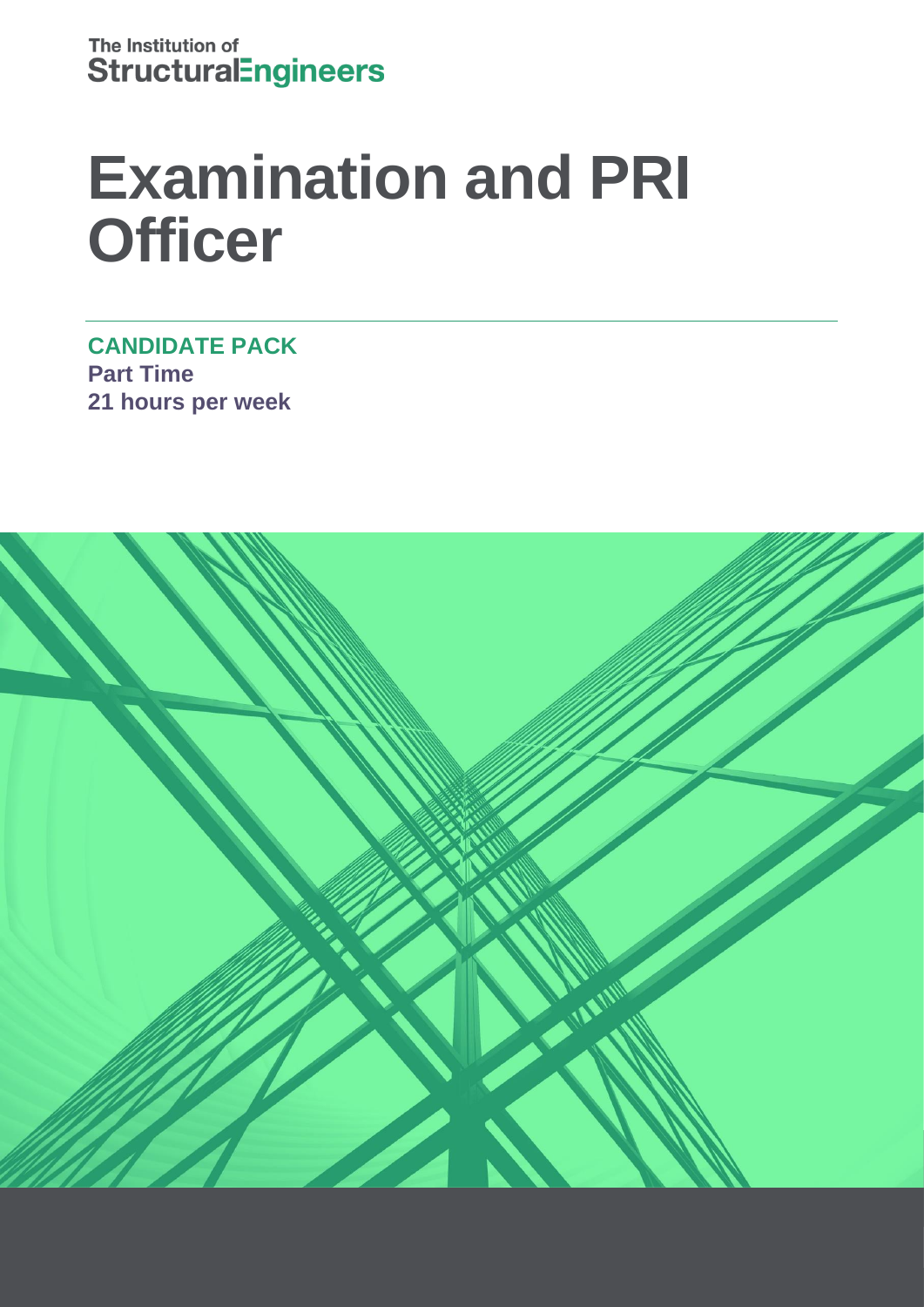### **The Membership and Education Department**

The Examination and PRI Team is a small team of three that form part of the wider Membership and Education Department, all of which report into the Head of Membership and Education.



The Professional Review process contains the essential elements for a structural engineer to become professionally registered with the Institution. The Examination and PRI Officer will undertake operational activities to ensure the smooth running of both elements, providing members with a seamless link between the two stages. The Officer will support the Examination and PRI Executive with processing of all applications. They will also be responsible for overseeing the Certificate in Structural Behaviour online examination, including reporting of data to the relevant Panels and Committees.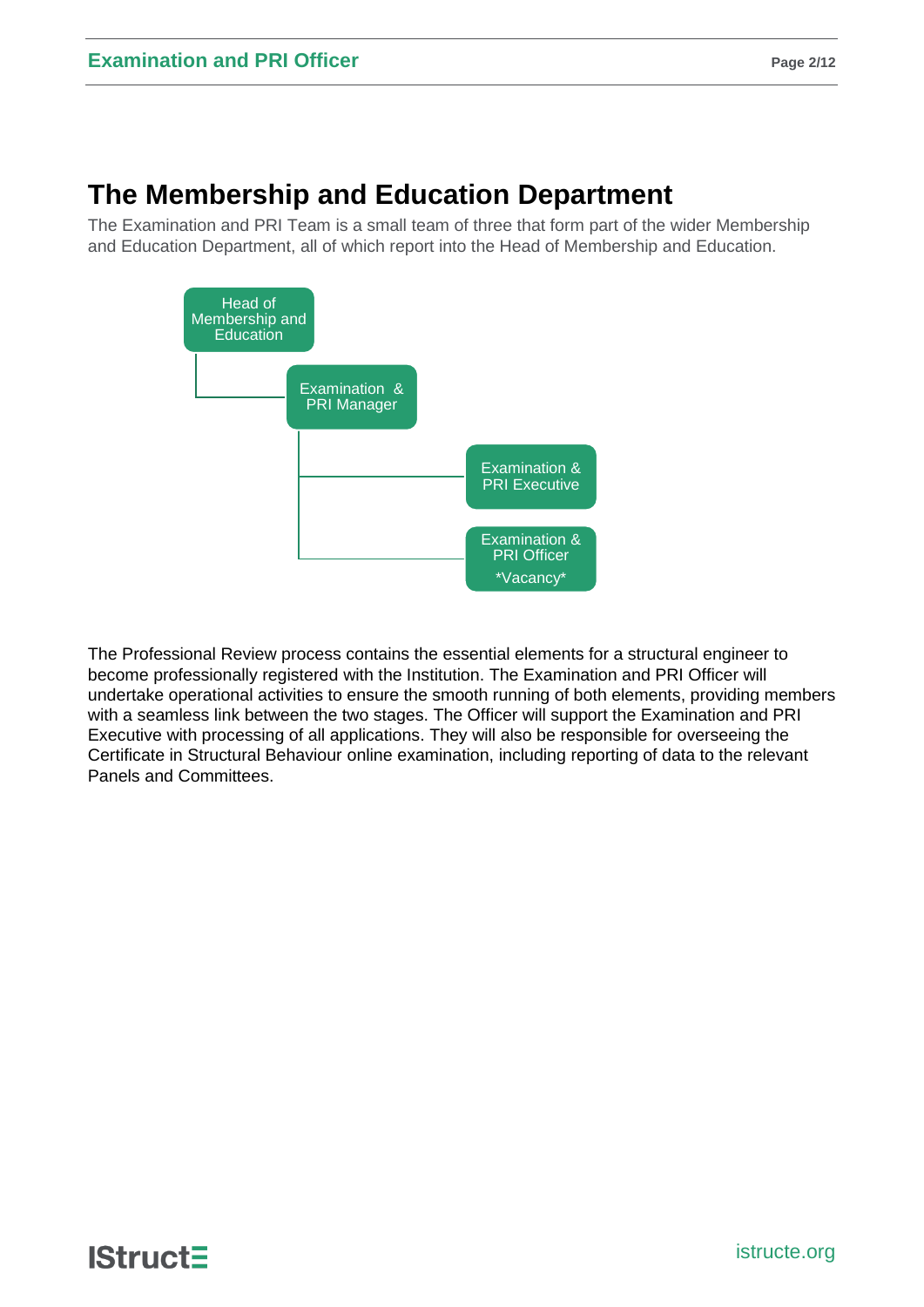# **Why work for the Institution?**

Working for the Institution of Structural Engineers is an opportunity to learn, develop and make a difference.

Join our team of approximately 65 employees and help support our vision to lead, support and nurture the development of structural engineering worldwide.

Our head office is only a short walk from Barbican, Old Street and Farringdon. It's bright, modern and open-plan, supporting a collaborative environment.

We pride ourselves on the flexibility we can provide to our staff and offer a wide variety of benefits to enhance your work life balance and wellbeing as detailed later in this pack.

To thrive with us, bring:

- An open-minded and flexible approach. Enhance our diverse and inclusive team.
- A creative attitude to work. Help us strengthen and improve in a workplace where you are encouraged to innovate and share new ideas.
- Enthusiasm and commitment. Provide our members with the best service possible to maintain our worldwide respected status.
- A friendly and communicative approach. Fit in to our small organisation where staff know each other well and strive to work collaboratively.
- The ambition to take on new challenges. We always look to the future to embrace change, so we continue to evolve.

For more information, please read on :

| Full job description and person specification | pages 4-7    |
|-----------------------------------------------|--------------|
| Salary and package details                    | page 8       |
| How to apply                                  | page 9       |
|                                               |              |
| More about us :                               |              |
| Our organisation, governance and values       | page 10 - 11 |
| <b>Organisational Structure</b>               | page 12      |

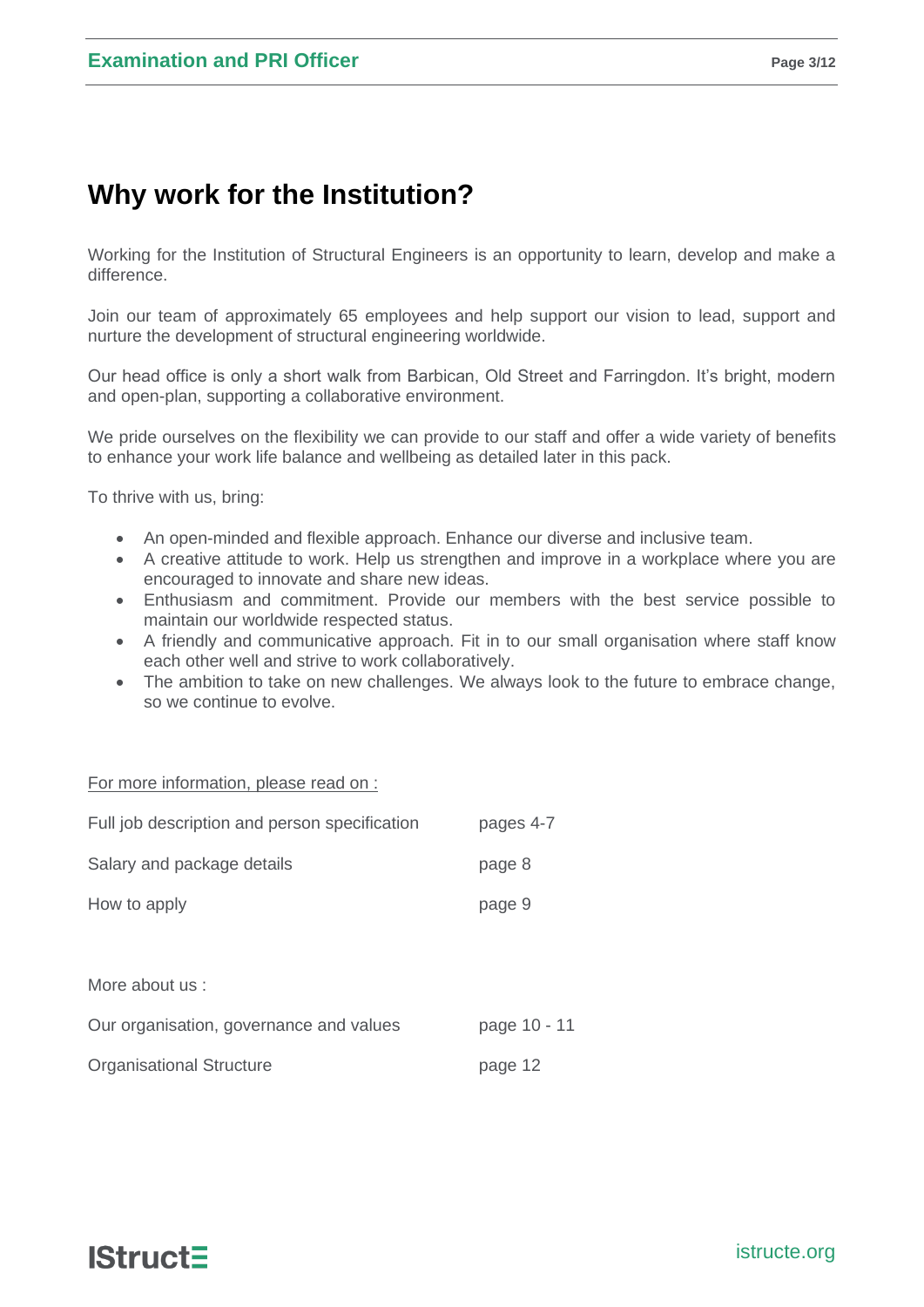### **Job description and person specification 1. Job details**

| Job title:         | Examination and PRI Officer (Part-time 0.6 FTE)                   |
|--------------------|-------------------------------------------------------------------|
| <b>Reports to:</b> | <b>Examination and PRI Manager</b>                                |
| Date:              | May 2022                                                          |
| <b>Location:</b>   | The Institution's HQ, London or elsewhere as reasonably required. |

### **2. Job purpose**

To contribute to the smooth running of operational activities within the Institution's Examination and PRI Department through the efficient processing of applications and supporting examination processes.

To oversee the Institution's Certificate in Structural Behaviour Examination by processing candidate sign ups, issuing results and providing feedback to candidates.

### **3. Role and responsibilities**

#### **Examinations**

- 1. Support the entry of candidates into the Institution's various examinations, including processing online application forms and payments, and the issuing of exam instructions.
- 2. Assist with the sending of examination materials to centres and ensuring the safe return of examination scripts.
- 3. Support the accurate scanning and filing of exam scripts within the prescribed time frame.
- 4. Manage the Certificate in Structural Behaviour (CiSB) Examination by processing candidate sign ups, issuing results, providing feedback and acting as the first point of contact for any enquiries.
- 5. Produce statistics and reports from the CiSB examination platform as needed.

#### **Professional Review Interviews**

- 1. Support the PRI process by processing online application forms and payments.
- 2. Assist with the collation and dissemination of PRI applications to the Regional Group PRI Coordinators within the agreed time frame.
- 3. Attend the annual PRI Seminar and contribute to discussions.
- 4. Assist with the logging of PRI results and the subsequent reporting to the A&PR Panel.

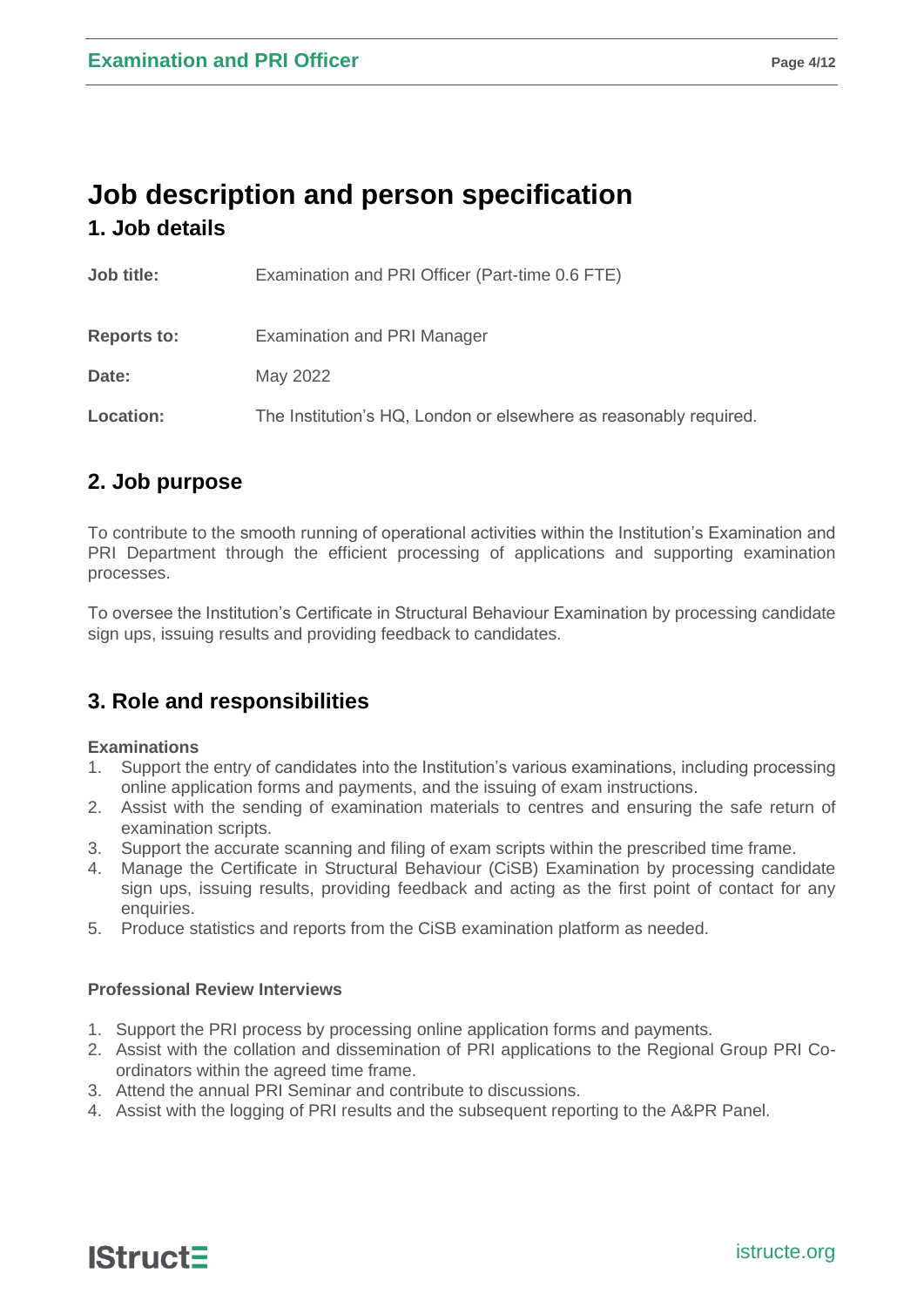### **4. General responsibilities**

- 1. Support the Examination and PRI Manager in achieving departmental objectives.
- 2. Make suggestions for improving processes, systems etc. which support the efficiency and day to day running of the department.
- 3. Comply with all Institution Policy and Procedures.
- 4. Any other reasonable ad hoc duties as required.

### **5. Communications and working relationships**

- 1. Members of the Institution both existing and potential
- 2. Committees and panels in particular the Examinations Panel, Application and Professional Review Panel, and Membership Committee.
- 3. Employees and other departments within the Institution.
- 4. Other volunteers (in addition to Institution members) associated with examination and PRI activities.

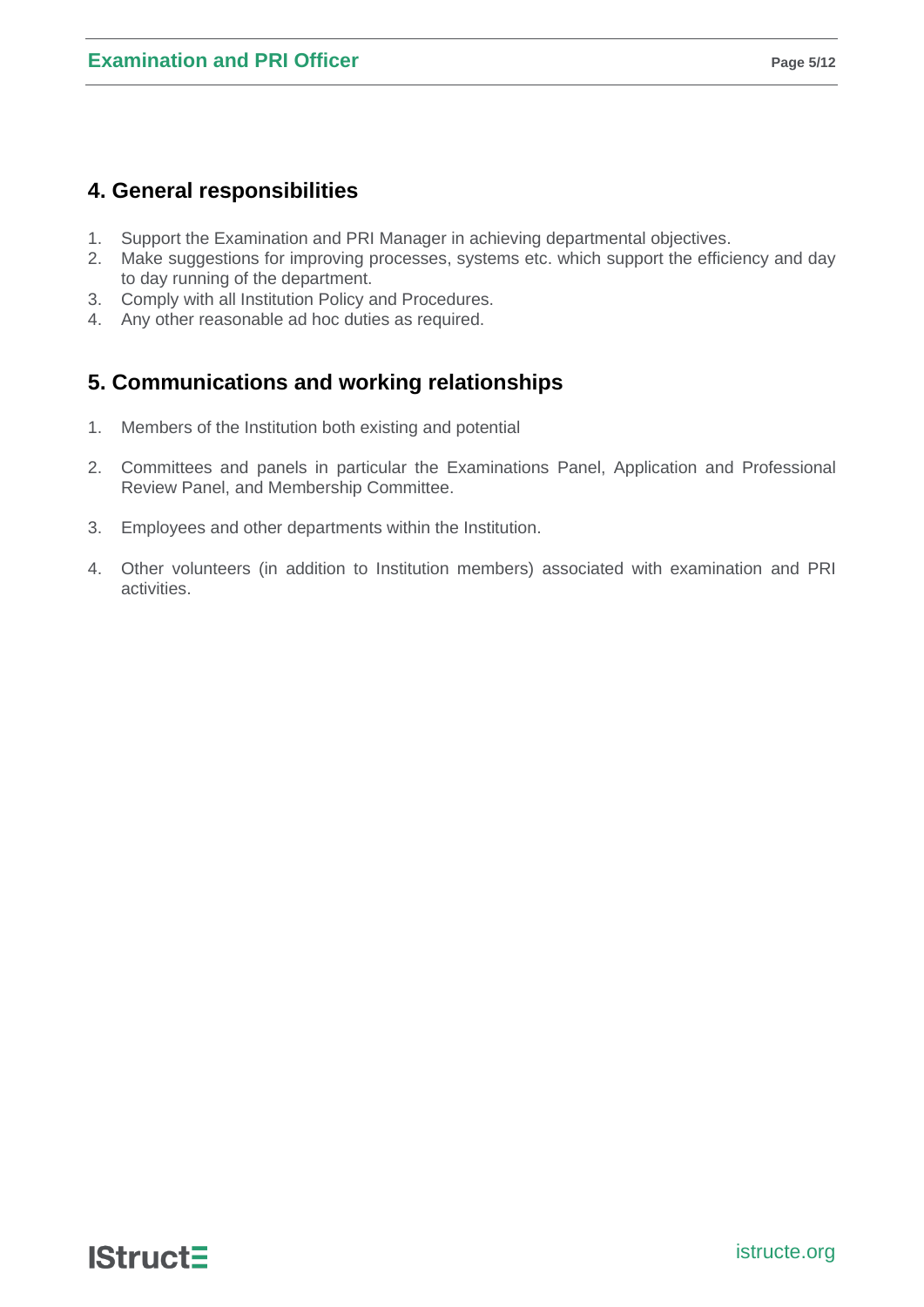### **6. Knowledge, skills and experience required**

| <b>Criteria</b>                                                                                                                                                                                                                                        | <b>Essential/Desirable</b> |
|--------------------------------------------------------------------------------------------------------------------------------------------------------------------------------------------------------------------------------------------------------|----------------------------|
| <b>Qualifications and Knowledge</b>                                                                                                                                                                                                                    |                            |
| Experience of working in the examinations field (preferably within the<br>professional membership sector)                                                                                                                                              | E(D)                       |
| <u>Skills</u>                                                                                                                                                                                                                                          |                            |
| Excellent organisational skills, able to work independently with minimal<br>supervision and with a systemised/methodical approach to managing<br>multi-stream and complex workload with the ability to work under pressure<br>to meet tight deadlines. | E                          |
| Excellent written and oral communication skills with the ability to present<br>and explain detailed information clearly and succinctly.                                                                                                                | E                          |
| Excellent interpersonal skills with the confidence to work with<br>professionally qualified volunteer Chairs/panel members and internal<br>colleagues.                                                                                                 | E                          |
| Attention to detail, accuracy and ability to check detailed information, able<br>to critique own work and the work of others.                                                                                                                          | E                          |
| Flexible, resourceful and self-motivated with a passion to deliver an<br>excellent level of service to the members and provide membership support.                                                                                                     | E                          |
| Ability to work in a small team and collaboratively with other departments,<br>committees and members.                                                                                                                                                 | E                          |
| Appetite to learn, build on knowledge and current experience to further<br>develop an understanding of academic qualifications and routes to<br>membership.                                                                                            | E                          |
| IT Skills:                                                                                                                                                                                                                                             |                            |
| Word/Outlook/Excel/PowerPoint to intermediate/advanced standard                                                                                                                                                                                        | Ε                          |
| Customer Relationship Management (CRM) or Database systems                                                                                                                                                                                             | Ε                          |
| <b>Experience</b>                                                                                                                                                                                                                                      |                            |
| Providing support and administration within a member services and/or<br>similar (ideally<br>education<br>department or<br>gained<br>in.<br>a<br>membership/professional body, educational establishment or similar)                                    | E(D)                       |
| Delivering administrative and secretariat support (ideally gained in a<br>professional membership environment or an examination/awarding<br>body/regulator)                                                                                            | E(D)                       |
| Preparing agendas, producing minutes, letters and report writing                                                                                                                                                                                       | E                          |
| effective<br>Using<br><b>CRM</b><br>systems<br>to ensure<br>data<br>maintenance,<br>processing/inputting and ongoing updating of information/applications                                                                                              | Ε                          |
| Acting as a first point of contact providing information and guidance to<br>external existing and potential clients/members and educational<br>establishments (ideally regarding professional recognition routes or<br>similar)                        | E(D)                       |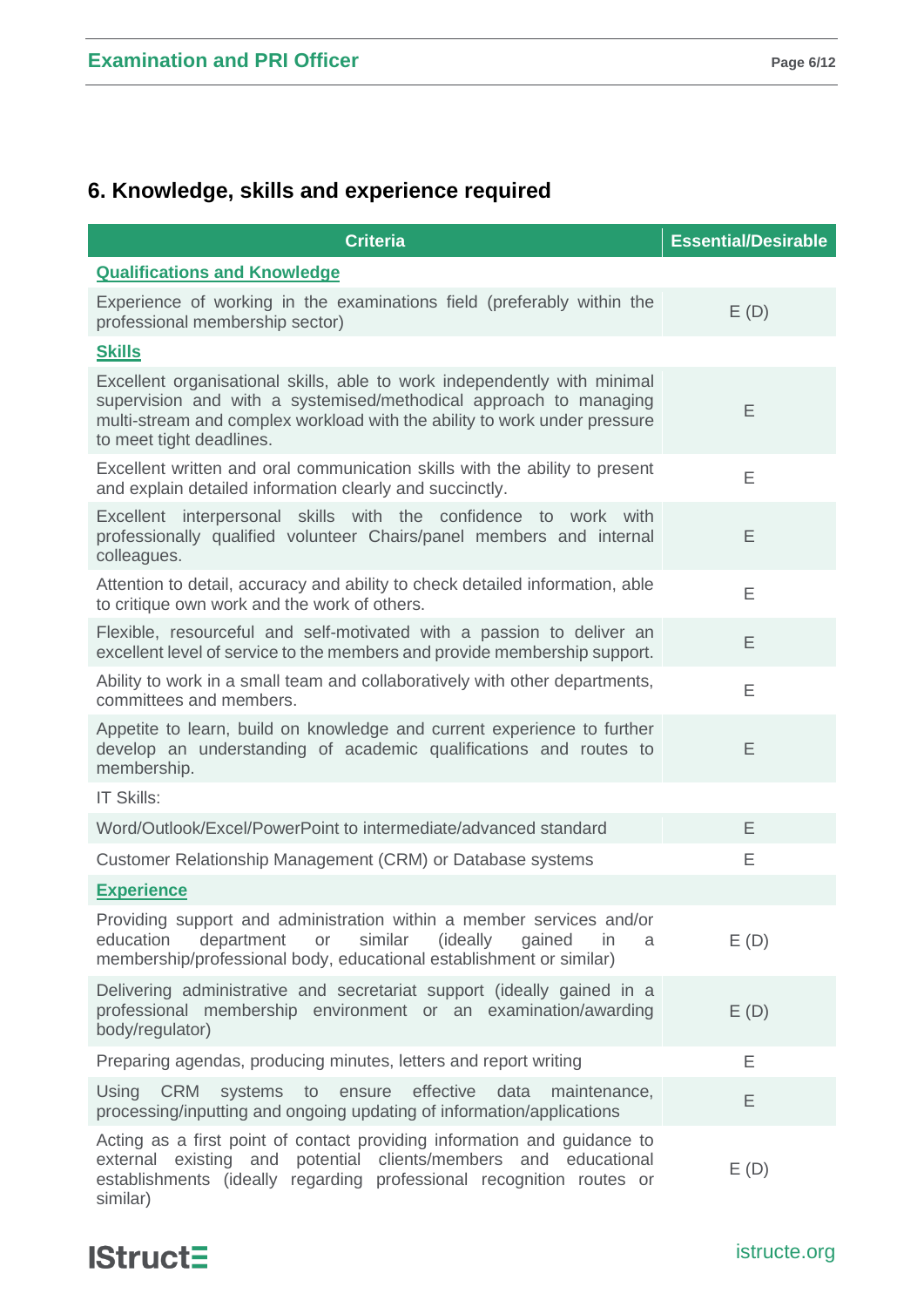| <b>Criteria</b>                                                                                       | <b>Essential/Desirable</b> |
|-------------------------------------------------------------------------------------------------------|----------------------------|
| Preparing and delivering presentations.                                                               |                            |
| Planning, preparing and delivering events/conferences, ideally aimed at<br>students and/or academics. |                            |

This job description does not form part of the contract of employment and may be subject to change.

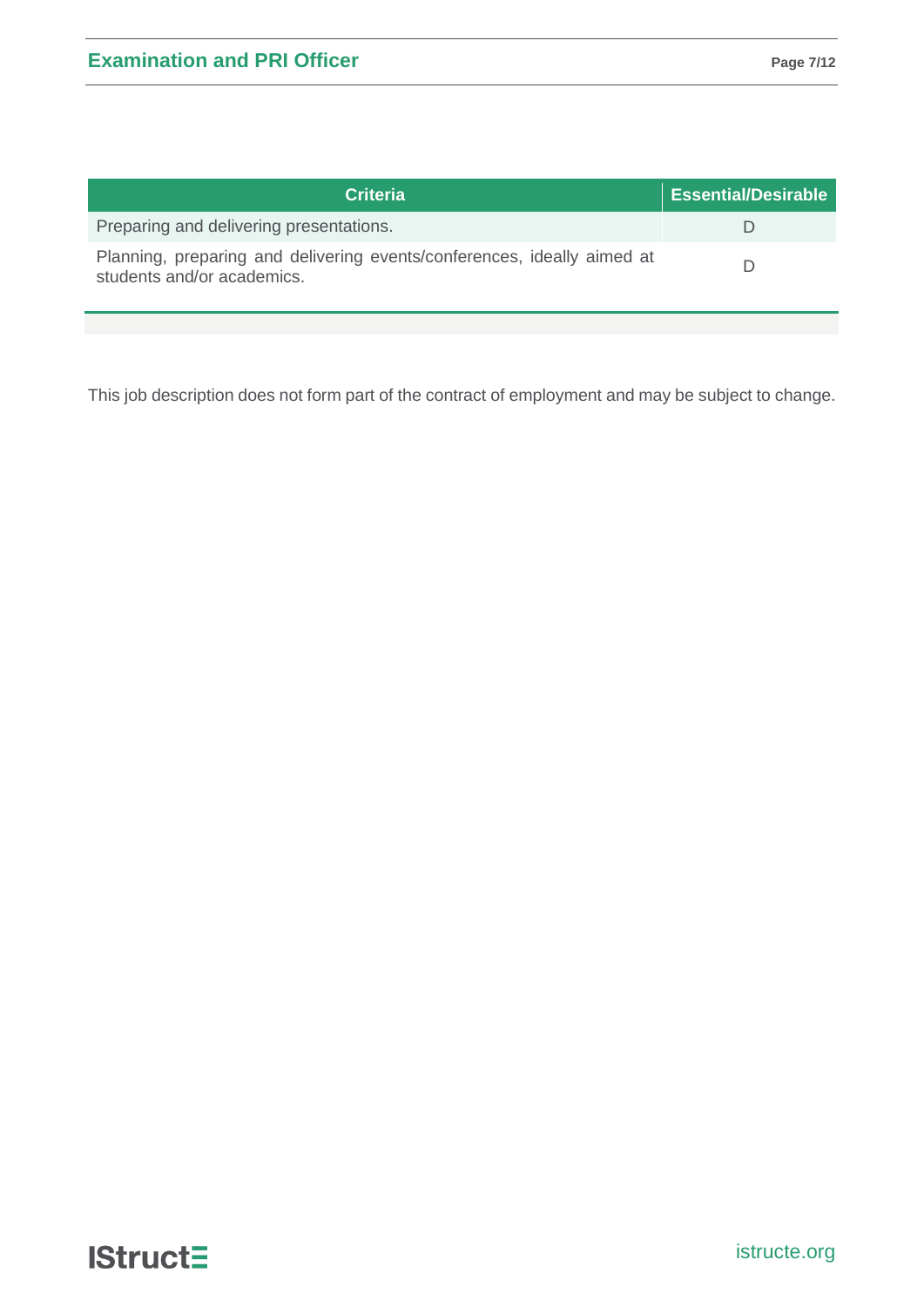# **Salary and package details**

Salary: £26,000 - £28,000 FTE subject to experience (pro rata for part time hours)

Contract: Part Time – 21 hours a week within a flexi-time system

Benefits: The Institution offers a range of non-contractual discretionary benefits including:

#### **Benefits on commencement:**

- Life Insurance (death in service benefit)
- Eye care and glasses- eye tests paid for and contribution towards any glasses specific for DSE use
- Access to some parts of the employee assistance programme (UNUM Lifeworks)
- Pension- can join the pension scheme from any date after commencement in Tier one (employer 5%, employee 3% minimum contributions)
- 23 days paid annual leave (increasing with service to 28 days) plus bank holidays and flexi leave

#### **Benefits from three months:**

- Pension- automatic enrolment in Tier one: employer 5%, employee 3% minimum contributions
- Pension- you can request to join Tier two: employer 8%, employee 5% minimum contributions
- Full pay sickness absence up to 65 days in a 12-month rolling period
- Income protection insurance: you may be eligible for this support if you are absent due to sickness for a continuous period of 13 weeks or more, subject to acceptance of the claim
- Full access to our employee assistance programme which includes a discounts and savings platform (Lifeworks)
- Full access to additional health services (e.g. counselling, physio, virtual GP) via an appbased service (Help@hand)

#### **On successful completion of a 6-month probation period, you will be eligible to the following optional benefits:**

- Private medical insurance (PMI) currently provided by AXA (voluntary and subject to tax and NI)
- Health cash plan, currently provided by BUPA (voluntary and subject to tax and NI)
- Reimbursement of an agreed and appropriate Membership subscription
- Season ticket loan (non-taxable)
- Paid parental leave at rates of pay higher than statute, subject to service requirements as per the current policies

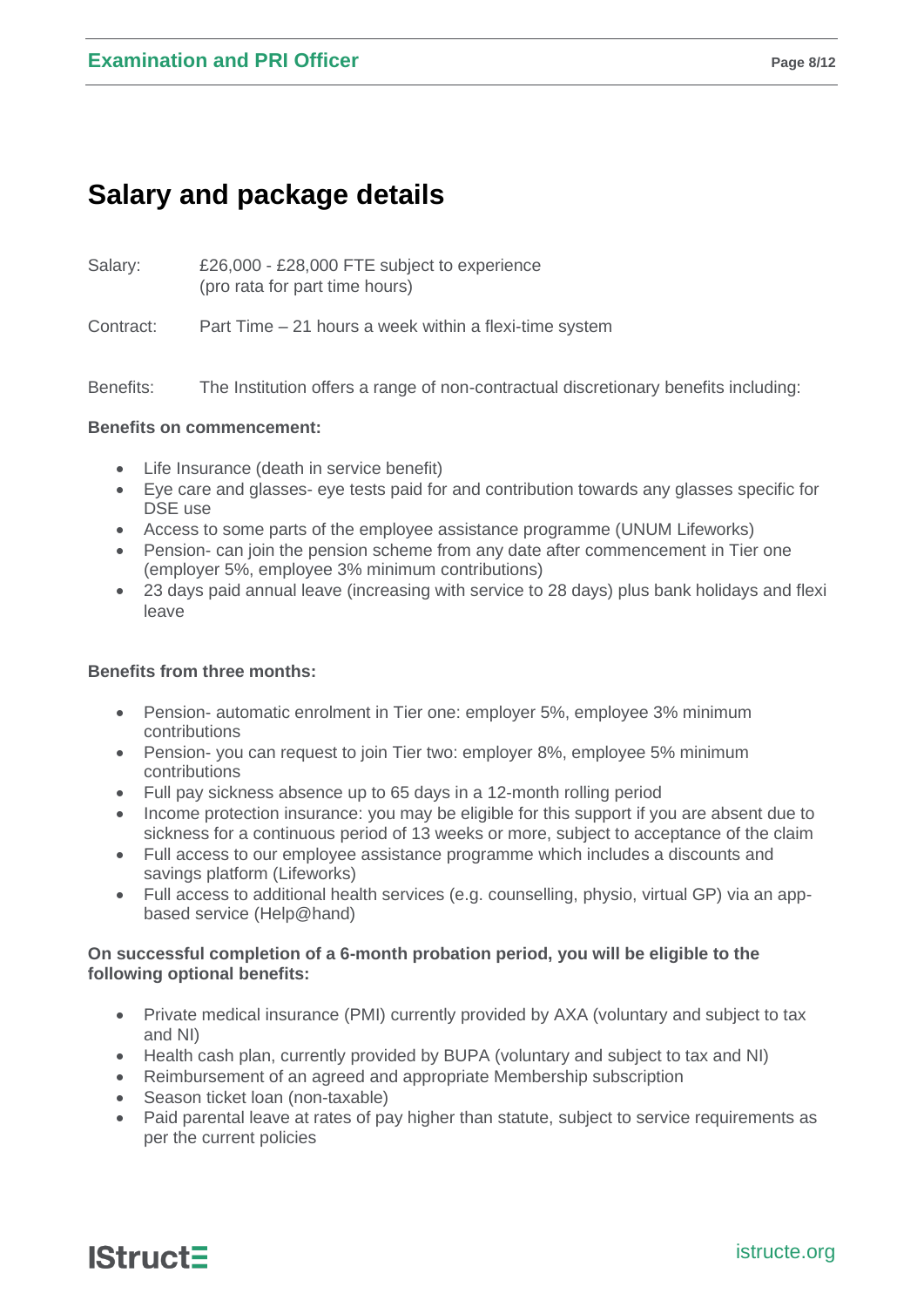## **How to apply; the recruitment process**

Please submit an up-to-date CV and cover letter demonstrating how you meet the knowledge, skills and experience required for the role as described in the job description. The cover letter should be no more than 500 words.

#### **To apply please see our [website.](https://www.istructe.org/about-us/work-for-us/#View%20current%20vacancies)**

On receipt, your application will be sifted by the recruitment panel and assessed against the criteria for the role. All successfully shortlisted candidates will be contacted by telephone and invited for interview. We reserve the right to close or extend this position depending on application numbers. Therefore, we would urge candidates to apply as soon as possible.

*If you have not heard from the Institution within two weeks of your application, it is with regret that you have been unsuccessful on this occasion. Due to the volume of applications we receive we cannot write to all applicants.*

Applicants must possess a current right to work in the UK.

*The Institution does not hold a visa sponsor licence, therefore, applicants who do not have the right to work in the UK and/or require visa sponsorship in order to continue working in the UK cannot be considered.*

The selection process will consist of a job-related assessment followed by a face-to-face interview with the manager for this post (Examination and PRI Manager) and a member of the Human Resources Team. The interview will comprise of competency questions designed to test your skills and experience required for this role. It also gives you the opportunity to ask any questions you may have about the role, the team or the Institution. The second stage of the selection process will be a face-to-face interview with the Examination and PRI Manager and the Head of Membership and Education.

We want to support you. If you require any reasonable adjustments during our recruitment process, this could be for the application, assessment and/ or interview, please let us know as soon as possible so that adequate provisions can be made for you.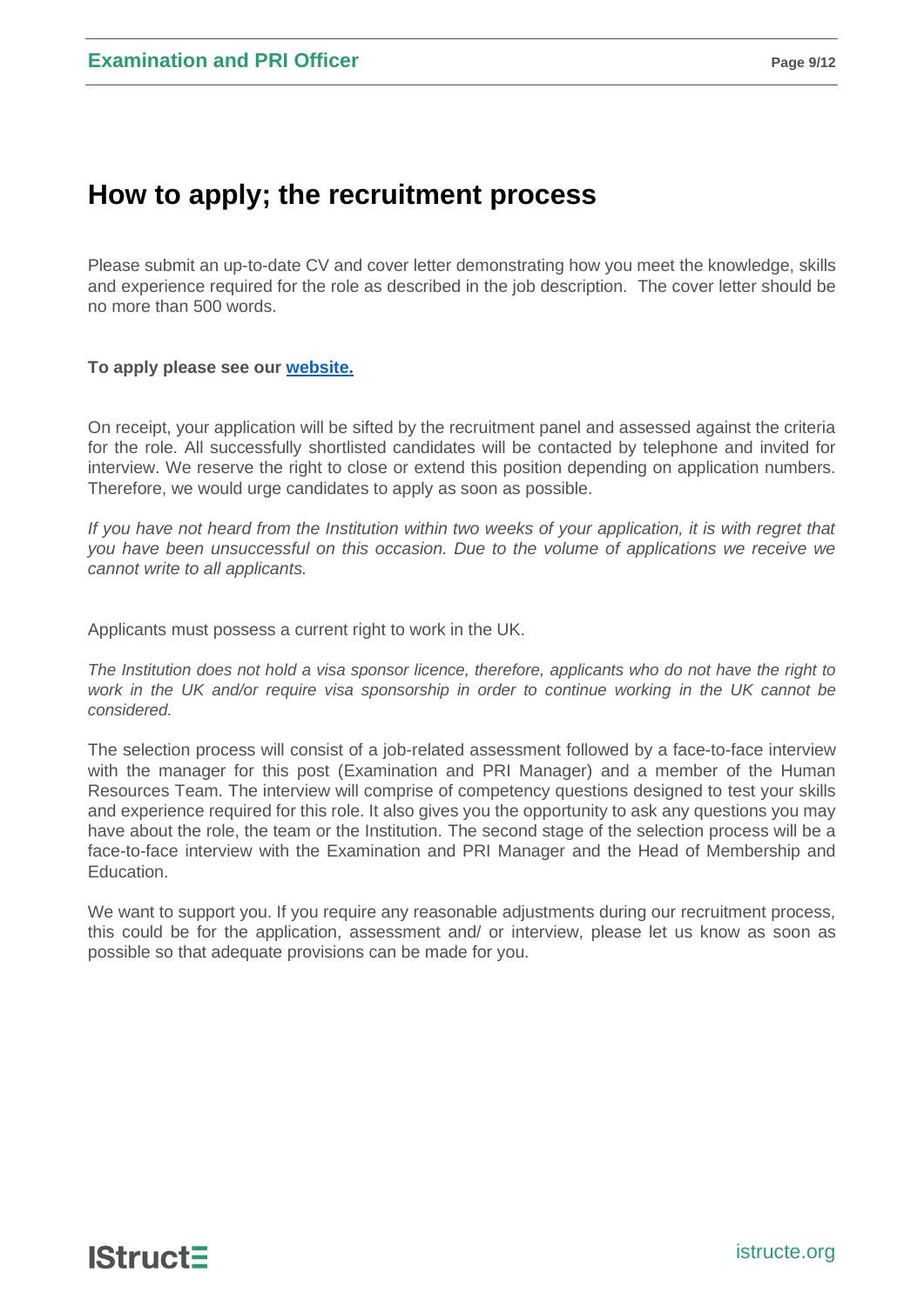## **The Institution of Structural Engineers**

With over 32,000 members working in 105 countries, we are the world's largest membership organisation dedicated to the art and science of structural engineering.

The Institution is an internationally recognised source of expertise and information concerning all issues that involve structural engineering and public safety within the built environment.

The core work of the Institution is to support and protect the profession by upholding professional standards and acting as an international voice on behalf of structural engineers.

### **Governance**

The Institution of Structural Engineers is governed under its Royal Charter, bye-laws and the applicable regulations.

The Institution [Council](http://www.istructe.org/about-us/organisation-structure/council) consists of the President, Vice-Presidents, past Presidents, representatives of regional groups and members who are elected for a period of three years. The Institution is supported by an executive of 65 staff. The [Board](http://www.istructe.org/about-us/organisation-structure/board-of-trustee) is the governing body of the Institution. Its members are the Institution's Trustees.

### **Our values**

We strive towards a structural engineering profession that is built on competence, accessibility, and community.

#### **Competence**

Championing competence is at the core of everything we do.

We offer a wide range of opportunities for our members to develop, refresh and extend personal competencies. We also help members specialise by offering tailored courses, resources and specialist qualifications.

#### **Accessibility and diversity**

We are committed to making the structural engineering profession more accessible. We are constantly reviewing our routes to membership to provide flexibility in the process, offering more choice for all our candidates.

We value diversity and the perspectives people from different backgrounds bring to the engineering profession. We work with other professional bodies and our members to identify and remove barriers to anyone becoming a structural engineer.

#### **Community**

We work to create an international community of structural engineering excellence, facilitated by our digital platforms, Regional Group activity and networks of special interest.

For more detailed information about the Institution please visit our [website.](https://www.istructe.org/)

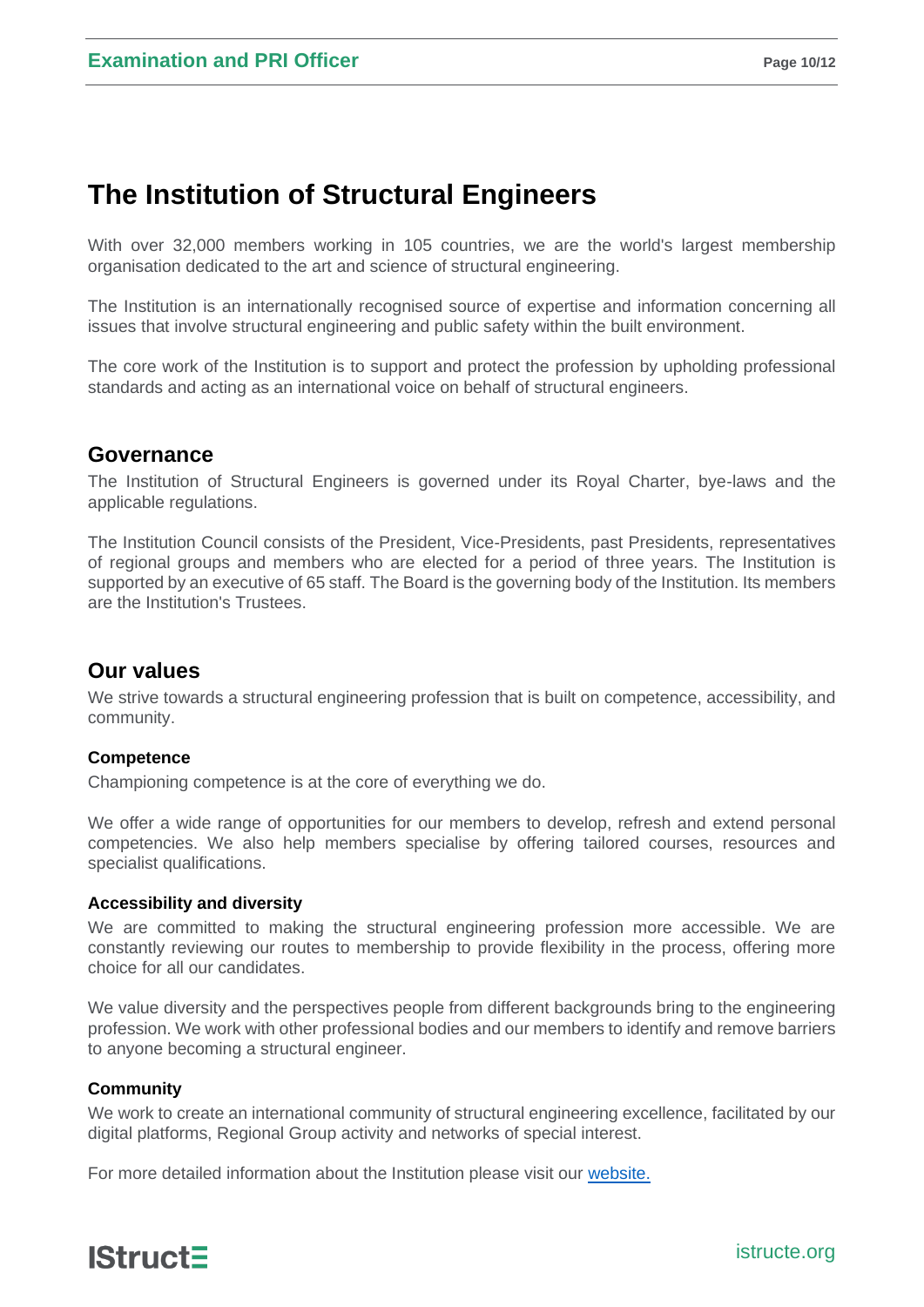# **Our Work**

#### **Climate Change**

The climate emergency is the greatest threat to our planet. Structural engineers have a responsibility to help mitigate its effects by changing the way buildings and infrastructure are designed, commissioned and constructed. The Institution, our [Climate Emergency Task Group](https://www.istructe.org/resources/climate-emergency/#6.%20Get%20involved) and [Sustainability Panel,](https://www.istructe.org/get-involved/panels-and-committees/sustainability/) supports these vital efforts through its role as an international centre of knowledge, sharing information and opinion with its membership and beyond.

#### **Resilience**

The Institution support the efforts to build [resilient](https://www.istructe.org/resources/resilience/) communities- taking measures to avoid, reduce, resist and aid recovery from extreme events including Tsunamis, flooding, explosions and seismic events. Our [Humanitarian and International Development Panel](https://www.istructe.org/get-involved/panels-and-committees/humanitarian-international/) as well as our [Seismic and](https://www.istructe.org/get-involved/panels-and-committees/seismic-dynamic-events/)  [Dynamic Events Panel](https://www.istructe.org/get-involved/panels-and-committees/seismic-dynamic-events/) includes experts from regions around the world. They help structural engineers confront the challenges faced by the poorest and most vulnerable people and progress activities to support the development and understanding of seismic and resilient design.

#### **Safer Structures**

Structural engineers consider the safety of structures from design and construction through to operation and demolition, in accordance with local legislation. The [Institution of Structural](https://www.istructe.org/resources/safety-of-society/)  [Engineers](https://www.istructe.org/resources/safety-of-society/) along with [CROSS](https://www.cross-safety.org/uk) investigates failures and near misses (including [Grenfell\)](https://www.istructe.org/resources/training/lecture-risk-management-learning-from-failures/) in order to share knowledge and insight to Structural Engineers to avoid any potential or future disasters.

#### **Young Members**

IStructE is committed to ensuring the profession of Structural Engineering is accessible to everyone. We offer tailored visits, events and networking opportunities to our [young members](https://www.istructe.org/get-involved/young-member-groups/) to help them get support at a crucial time in their career. Our values extend to our work in [education](https://www.istructe.org/resources/teaching-resources/) that encourages young people from diverse backgrounds to choose and access structural engineering careers.

#### **Support**

Our [Benevolent Fund](https://www.istructe.org/about-us/benevolent-fund/) offers support to current and former IStructE members and their dependants going through tough times who may need financial support. Partnered with Anxiety UK, our members will also be able to quickly access therapeutic support if needed and have access to a range of learning materials to support managers and their staff on mental health awareness.